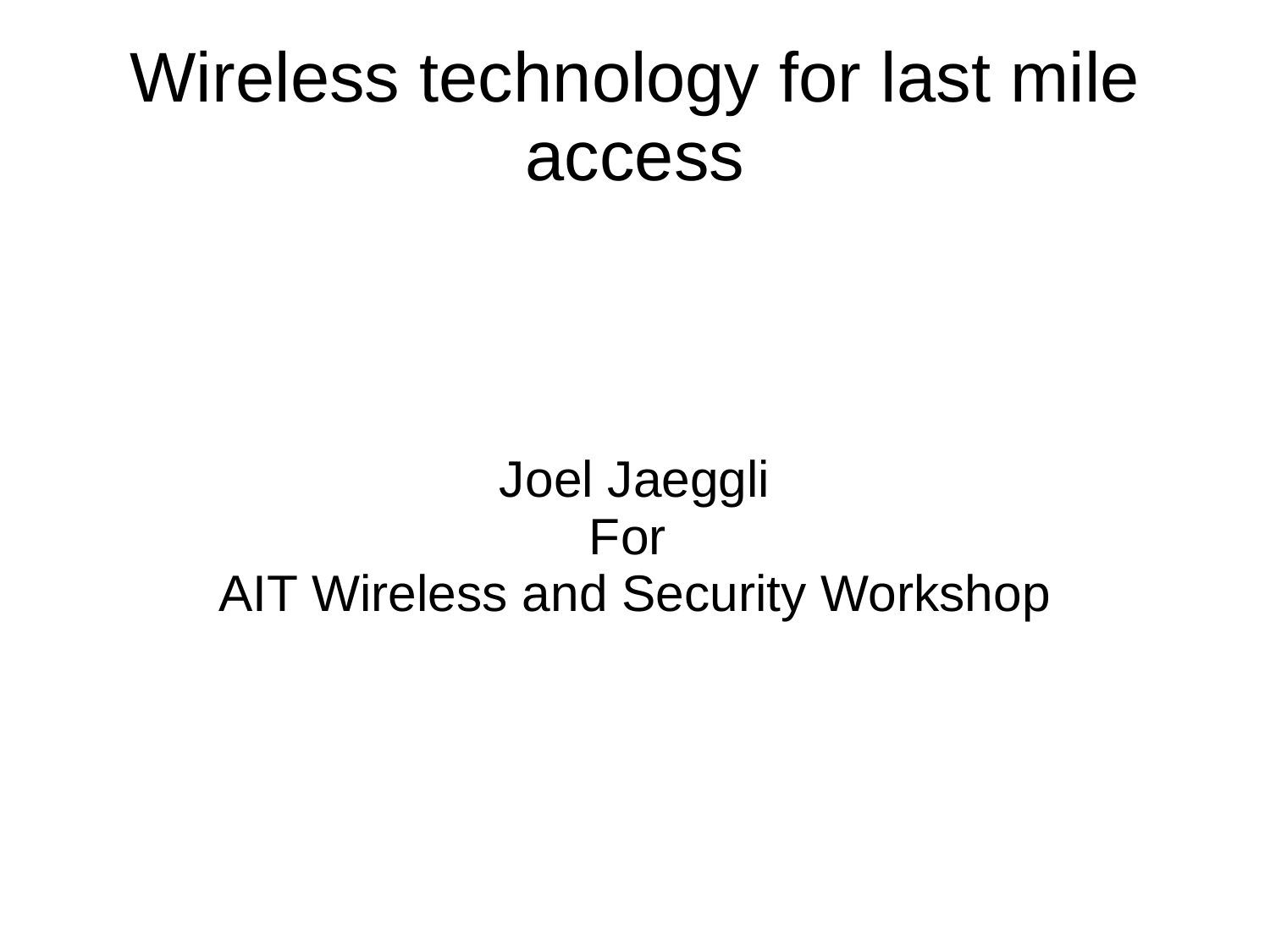## **Technologies**

- $\cdot$  802.11 family
	- 802.11B/G
	- $-802.11A$
	- 802.11N
- 802.16 family (WiMAX/WiBRO)
	- 2004 "fixed WiMAX"
	- 2005 "mobile WiMAX"
- LMDS MMDS and DOCSIS for "wireless cable"
- Motorola Canopy, Proxim, others (proprietary)
- Cellular Technology family
	- CDMA (EVDO)
	- GSM/UMTS/HSDPA/HSUPA/LTE
	- PHS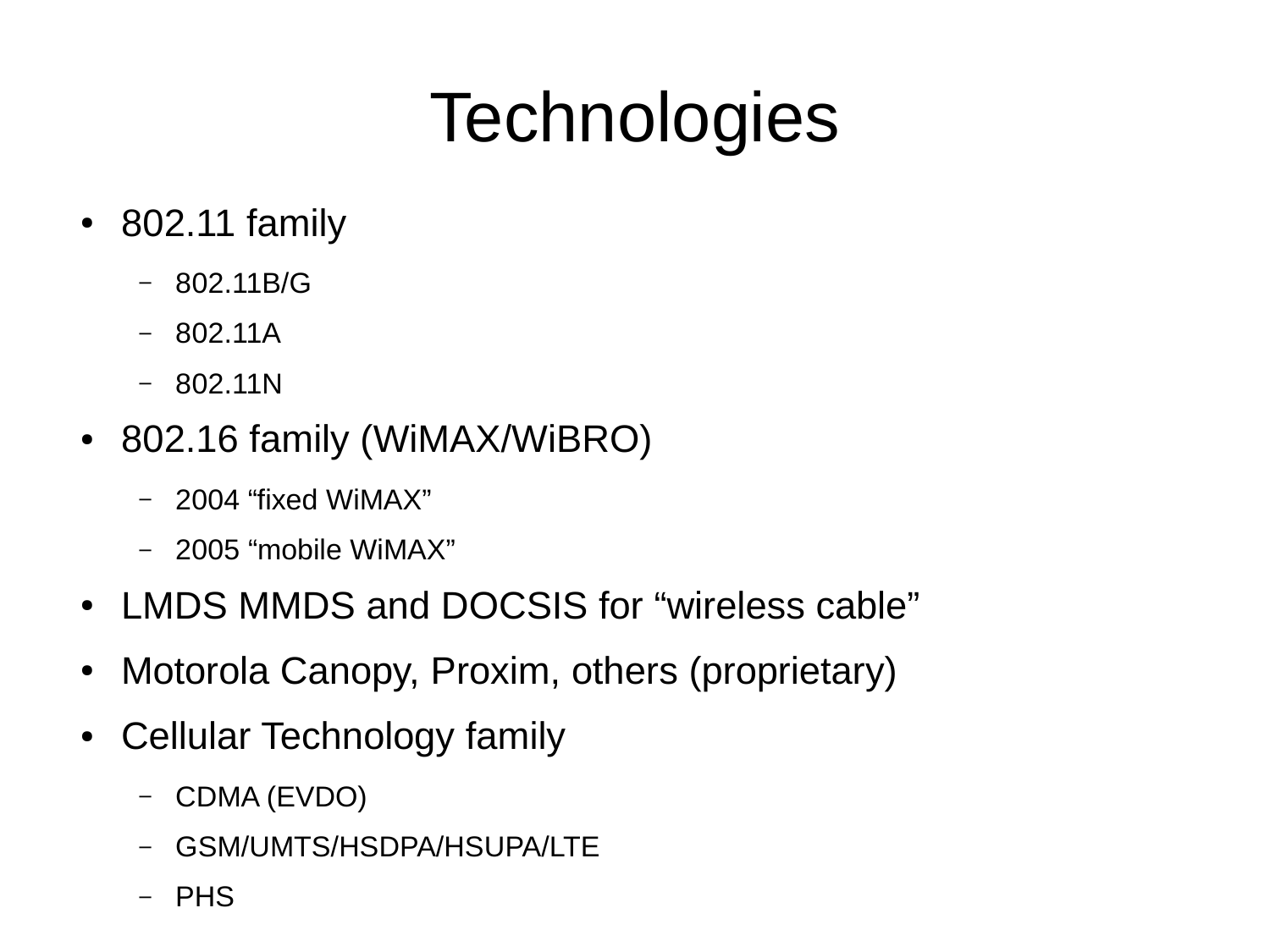#### 802.11 Family

- $\cdot$  802.11 Legacy
	- 2Mb/s
	- Fhss
	- Circa 1997
	- Source of the original band plan for 2.4Ghz ISM band
- 802.11a
	- 54Mb/s symbol rate,
	- 23 Mb/s throughput
	- OFDM 8 indoor and 3 outdoor (non-overlapping) channels in the 5Ghz ISM band
	- Originally much more expensive to implement that 802.11b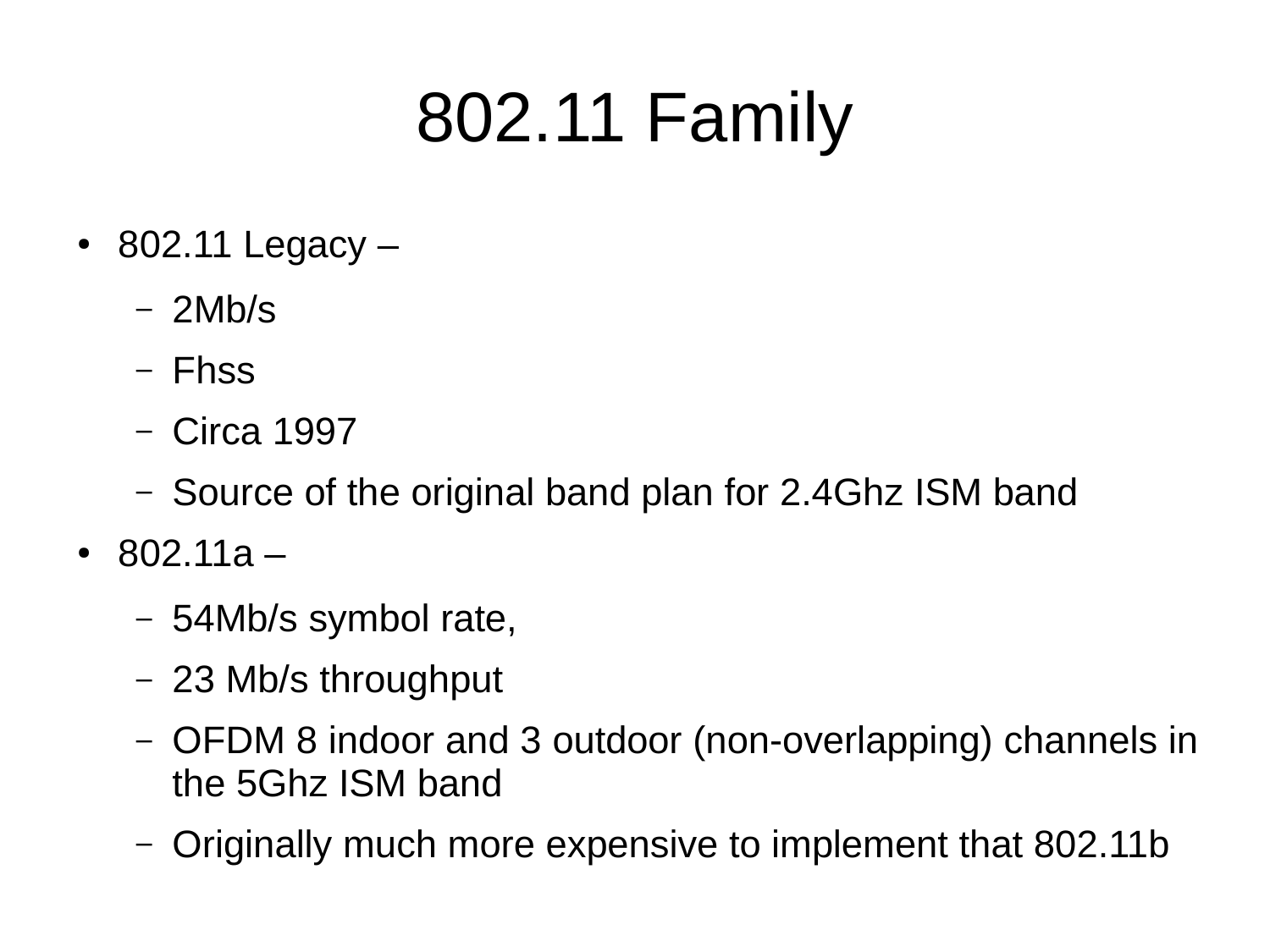## 802.11 Family - continued

- 802.11b
	- 2.4Ghz
	- 11 Mb/s symbol rate
	- 4.3Mb/s throughtput
	- DSS
- 802.11g
	- 2.4Ghz
	- 54Mb/s symbol rate
	- $-$  ~19Mb/s net throughput
	- OFDM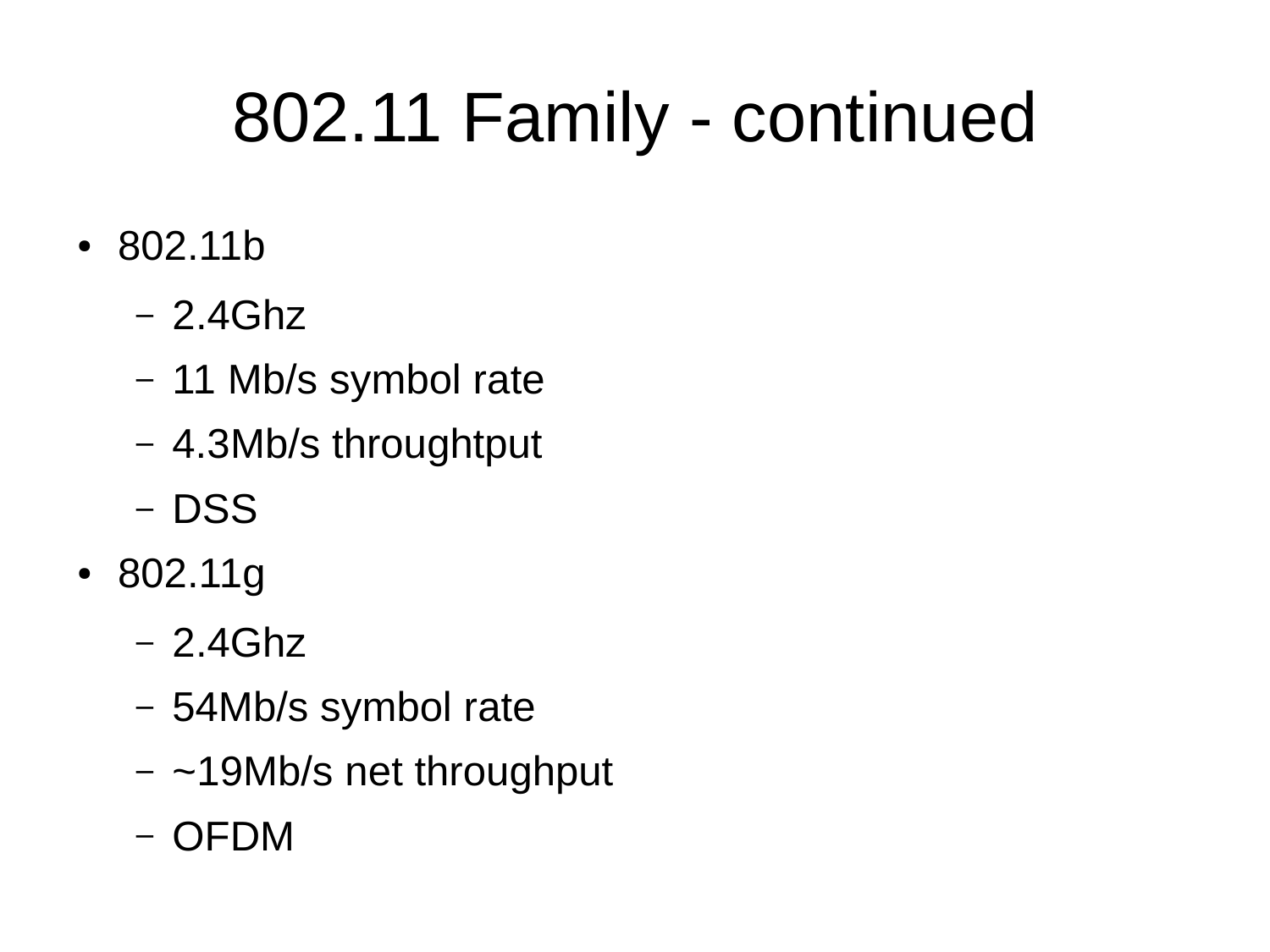## 802.11 Family - continued

- 802.11n
	- 2.4Ghz and/or 5Ghz multiband
	- 300Mb/s data rate (for 2 streams)
	- ~75Mb/s throughput
	- Draft expected to be ratified in 2009
	- Typical AP and client implementations will have 2-6 air phys.

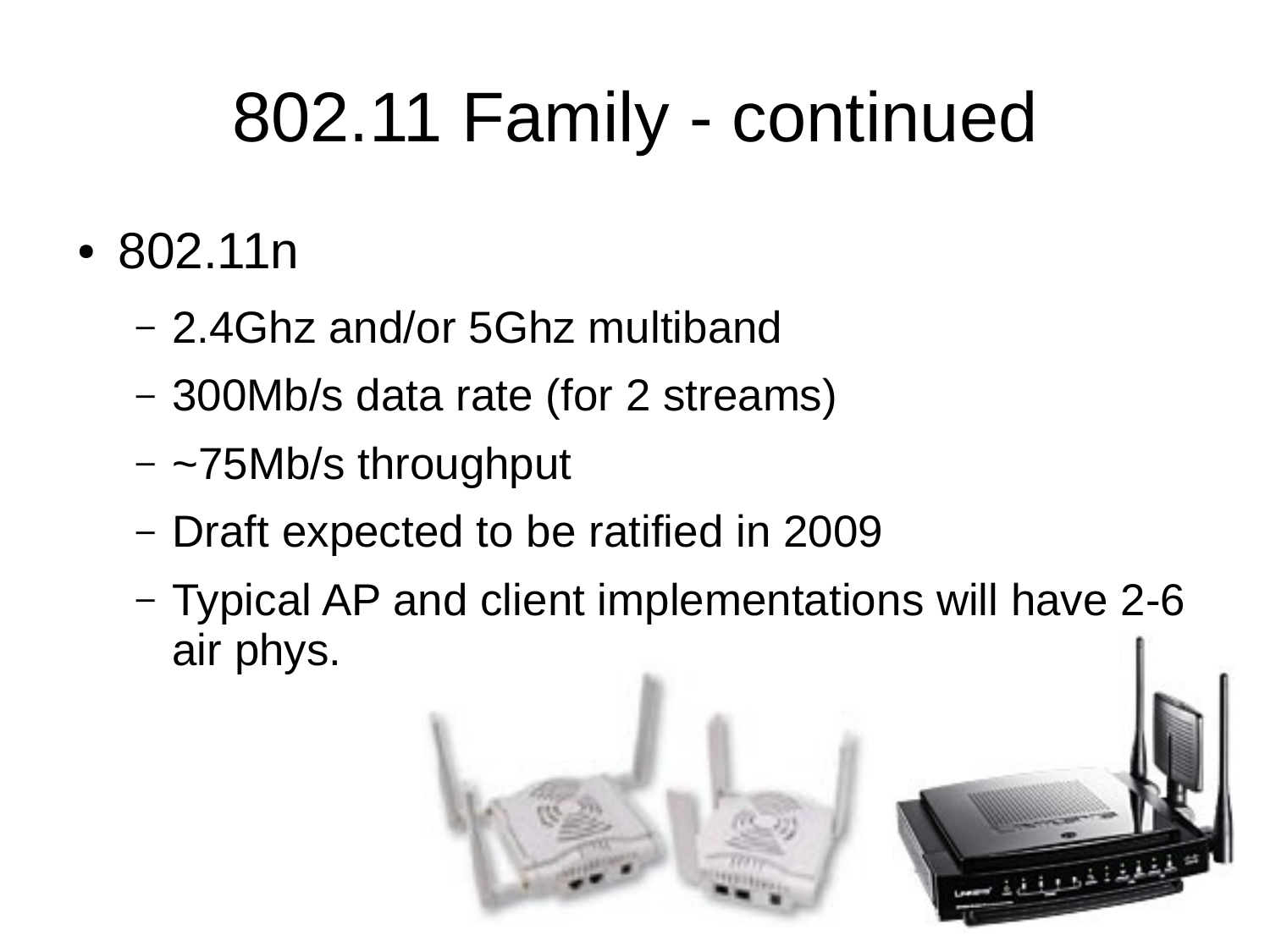#### 802.11 Family Shared Characteristics

- Common traits:
	- Newer version generally downwardly compatible with older versions in the same band.
		- With some performance penalties for supporting the older versions
	- Can step down to lower rates in order to support greater distance (link budget) or better noise rejection)
	- Separately defined Multicast and Broadcast rates.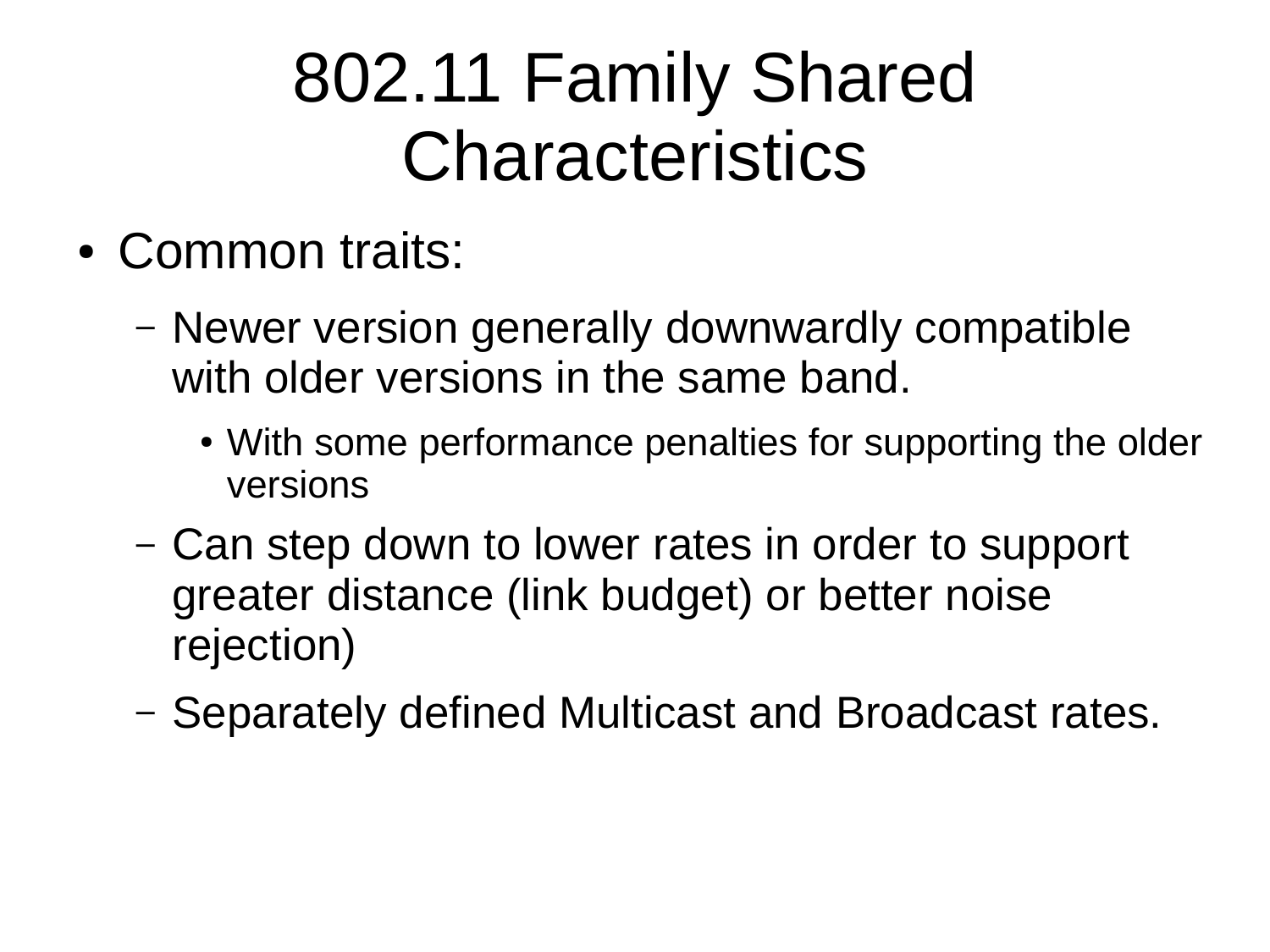#### 802.11 Family Shared characteristics

- BSS (Basic Service Set) "Ad-hoc Mode" (not supported by 802.11a)
	- Hosts are individually responsible for participation in the network.
- IBSS (Infrastructure Basic Service Set)
	- One node, the AP is responsible for coordinating:
		- Authentication of wireless clients
		- Handling channel contention
		- Repeating packets
- Ethernet style CSMA/CD shared medium
	- Coordination on some elements in IBSS mode, for example:
		- Beacon interval
		- Basic rate and wakeup interval (for power saving)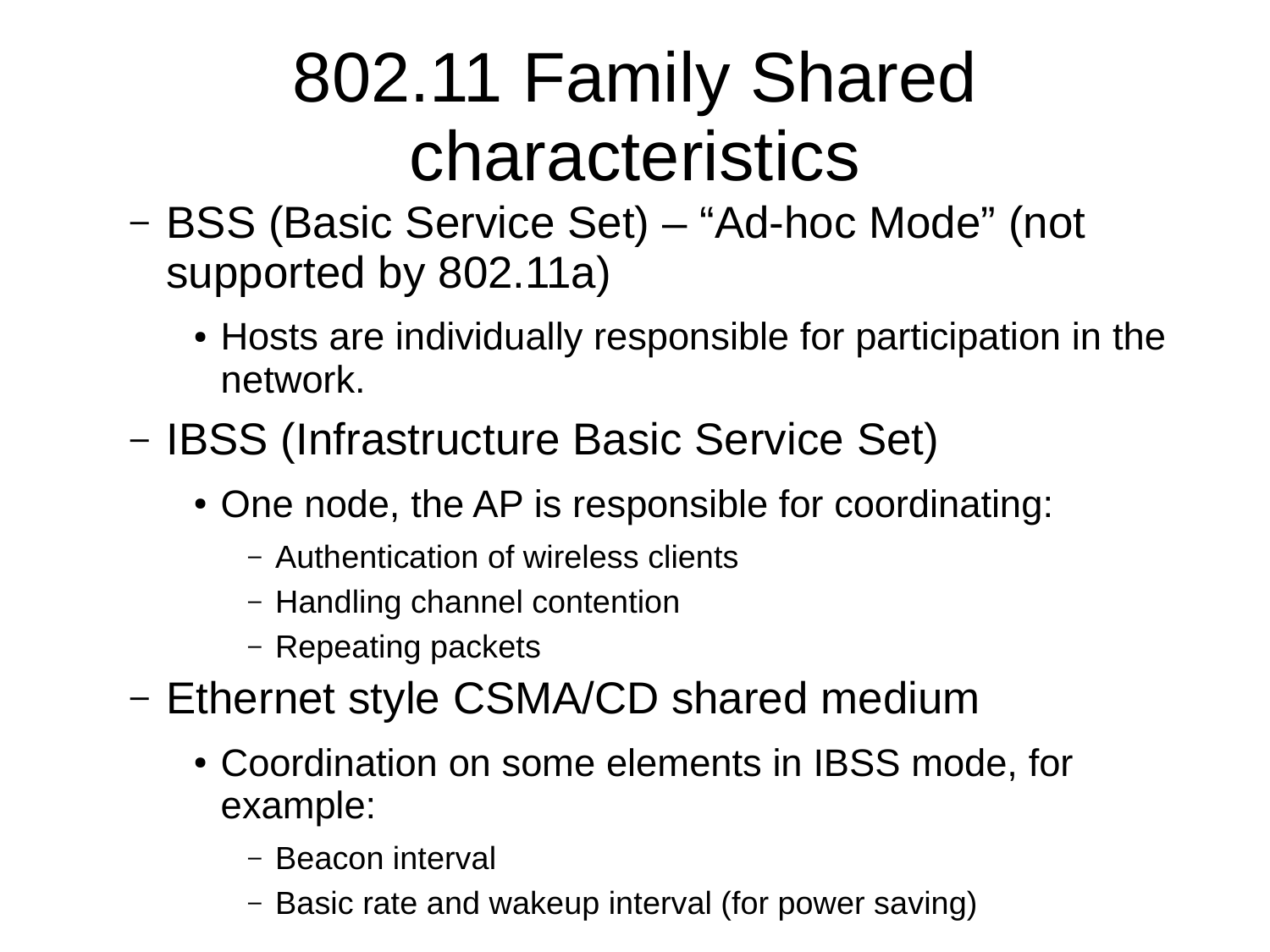#### WiMAX

- Worldwide Interoperability for Microwave Access
- Two standards
	- 802.16d (2004) Fixed
	- 802.16e (2005) Mobile
- Originally started as an effort to standardize a high-speed wireless backhaul method for 10-60ghz microwave systems. Basically Point to Point in this role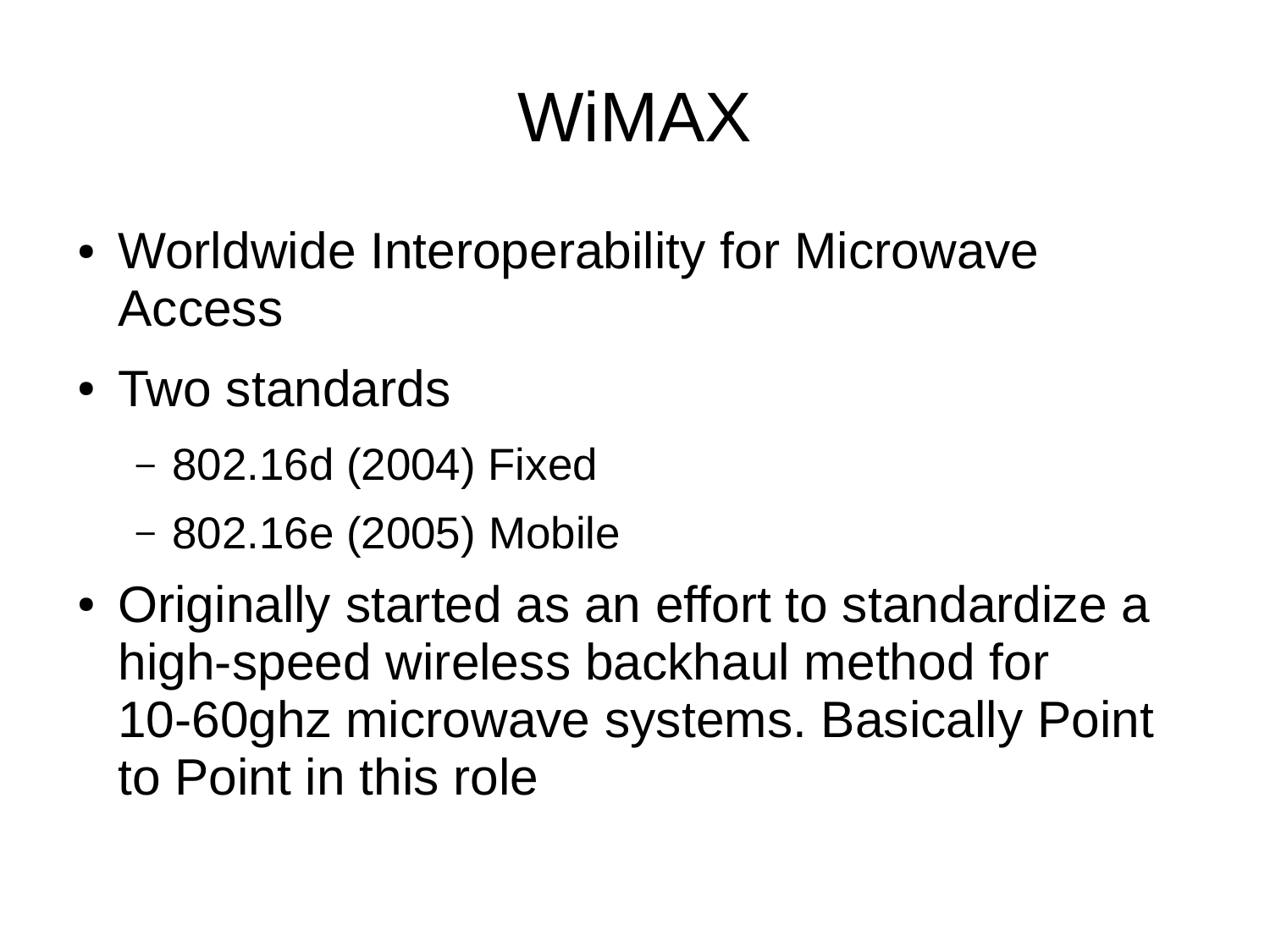#### WiMAX - Continued

- Evolved towards wireless Metro-area-network technology in this role it competes against DSL and Cable as an last mile access technology
- Added mobility (via embedded mobile ip) to the mix, considered a competitive alternative to 4G (LTE for example) cellular systems.
- The density of a deployment for the support of fixed vs mobile use cases is rather different.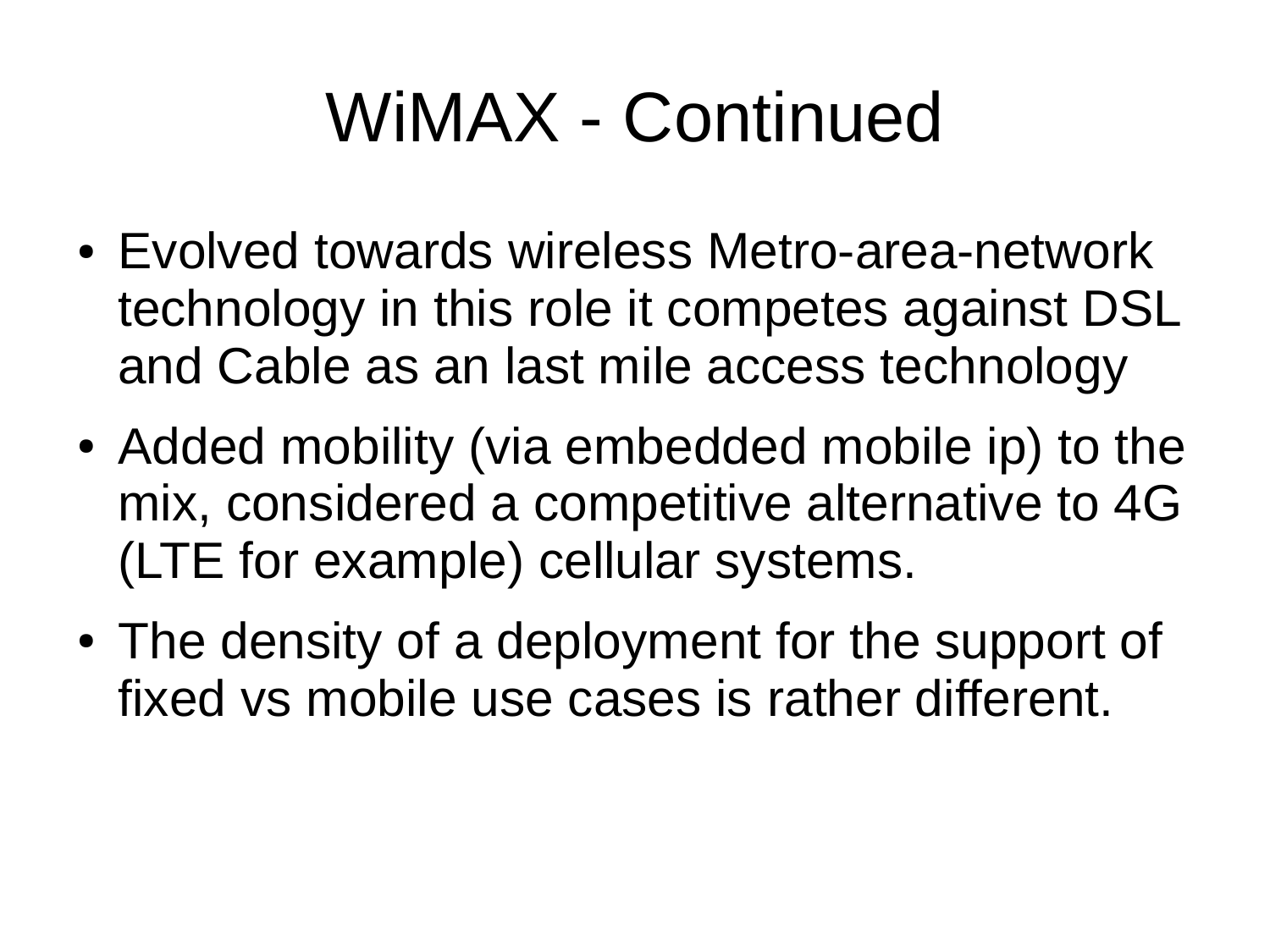#### WIMAX - Continued

- Properties:
	- Up to 70Mb/s data rate
	- Up to 50Km range
	- Not both at once
	- 10Mb/s at 10Km is more realistic in non-built-up areas
	- Time Division Duplex scheduling algorithm assigns time slots to clients and the BST to deterministically assign bandwidth up and downstream.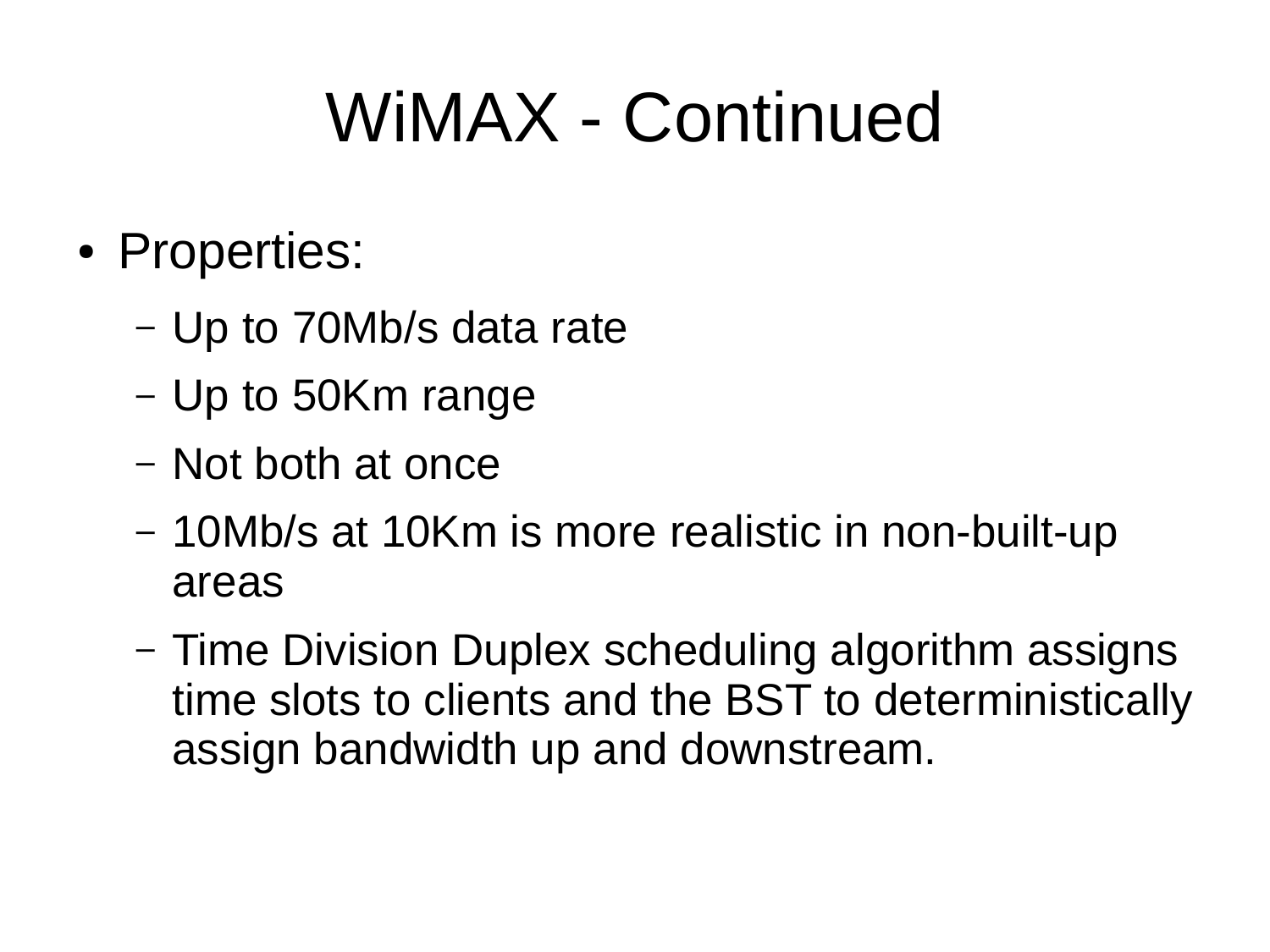# WiMAX Deployment

- Fixed and Mobile systems for last-mile are generally deployed in 3 approved licensed profiles in 2.3Ghz 2.5Ghz and 3.5Ghz (start lobbying your regulator)
	- Sprint/Clearwire in the US are deployed in the 2.5Ghz band which is shared with legacy ITFS television applications.
- Also in the 5Ghz ISM band, though traditional carriers are unlikely to deploy last mile on that. (Could easily work for WISPS)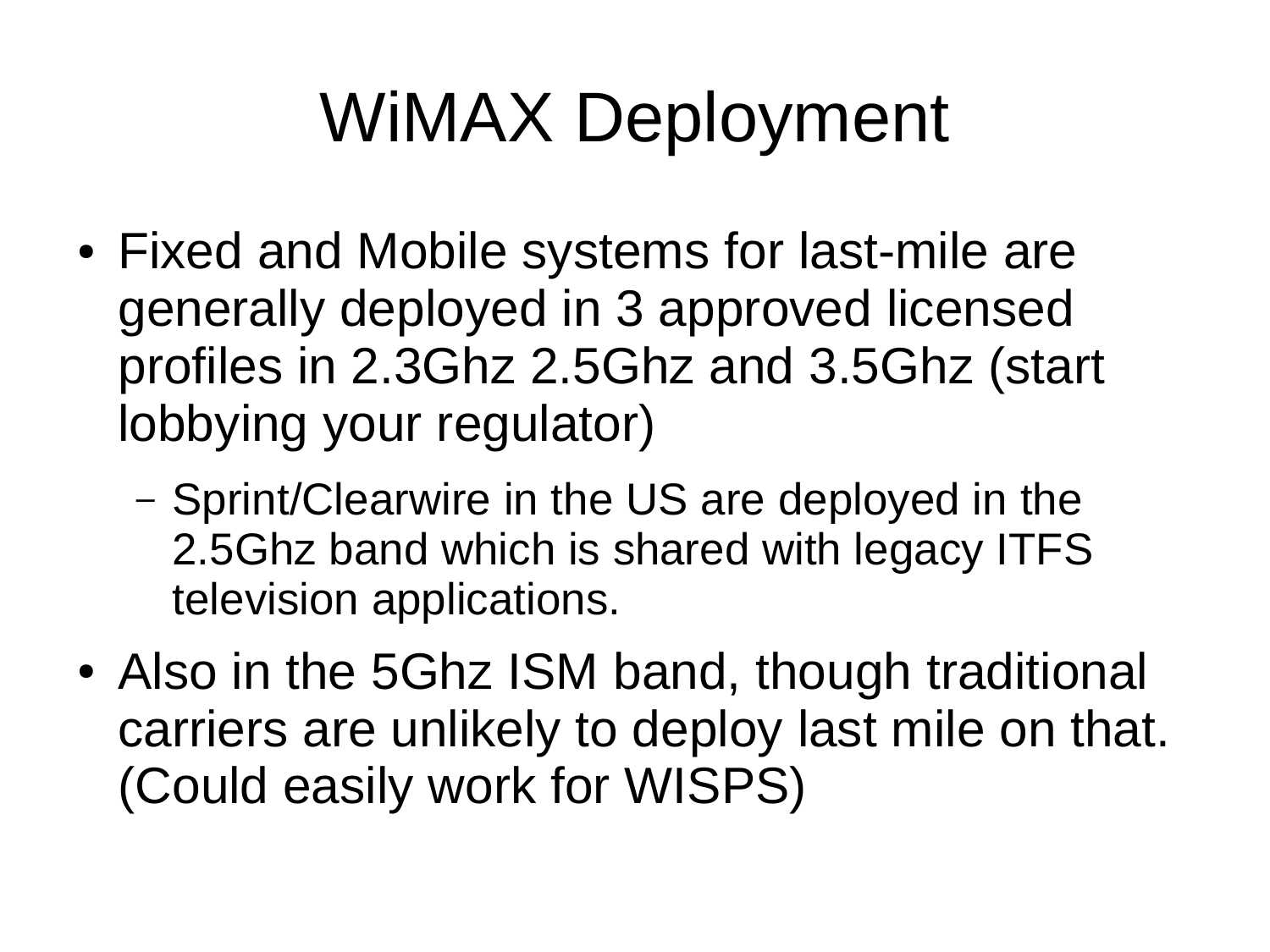## WiMax Deployment - continued

- In North America 700Mhz may be used in the future (Following the retirement of analog TV) in Europe blocks in the 500-800mhz range are being considered for this application (follow what's going-on in ITU-R and what your local regulators thinking is in this area.
- Variable width channels 3.5 5 7 10 Mhz for fixed, 5 8.75 and 10 Mhz for mobile. Allow you to slice and dice spectrum depending on availability.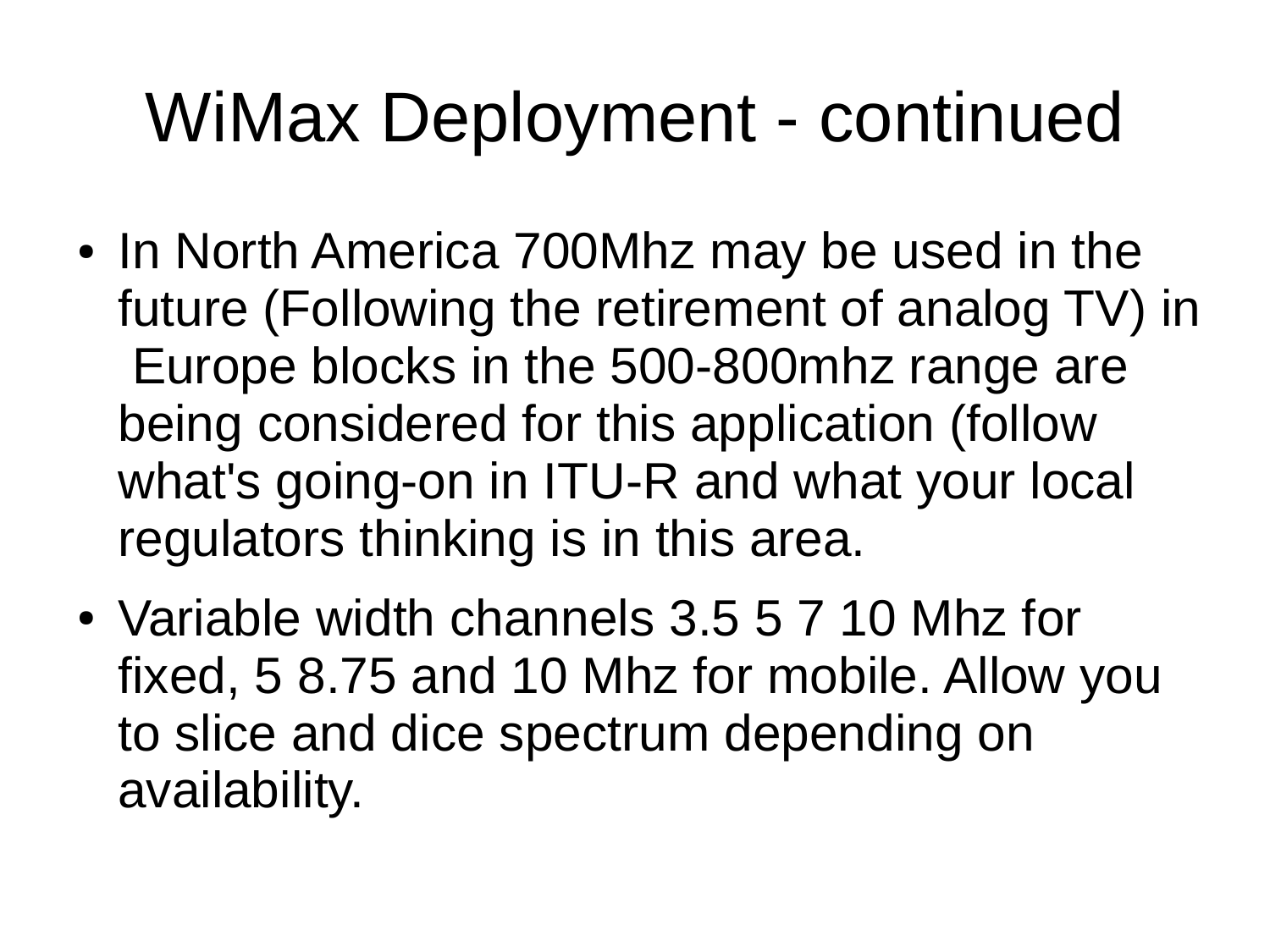#### LMDS/MMDS

- A legacy technology
- Notable because there are some successful deployments in Asia
- Based on the Docsis cable standard,
- Roughly speaking  $11 * 10$  MB/s channels
- Like Cable plants and DVB sattelite systems bandwidth is asymmetric due to the shared nature of the return path
- Requires dedicated spectrum (successful deplyments in the US used the ITFS TV bands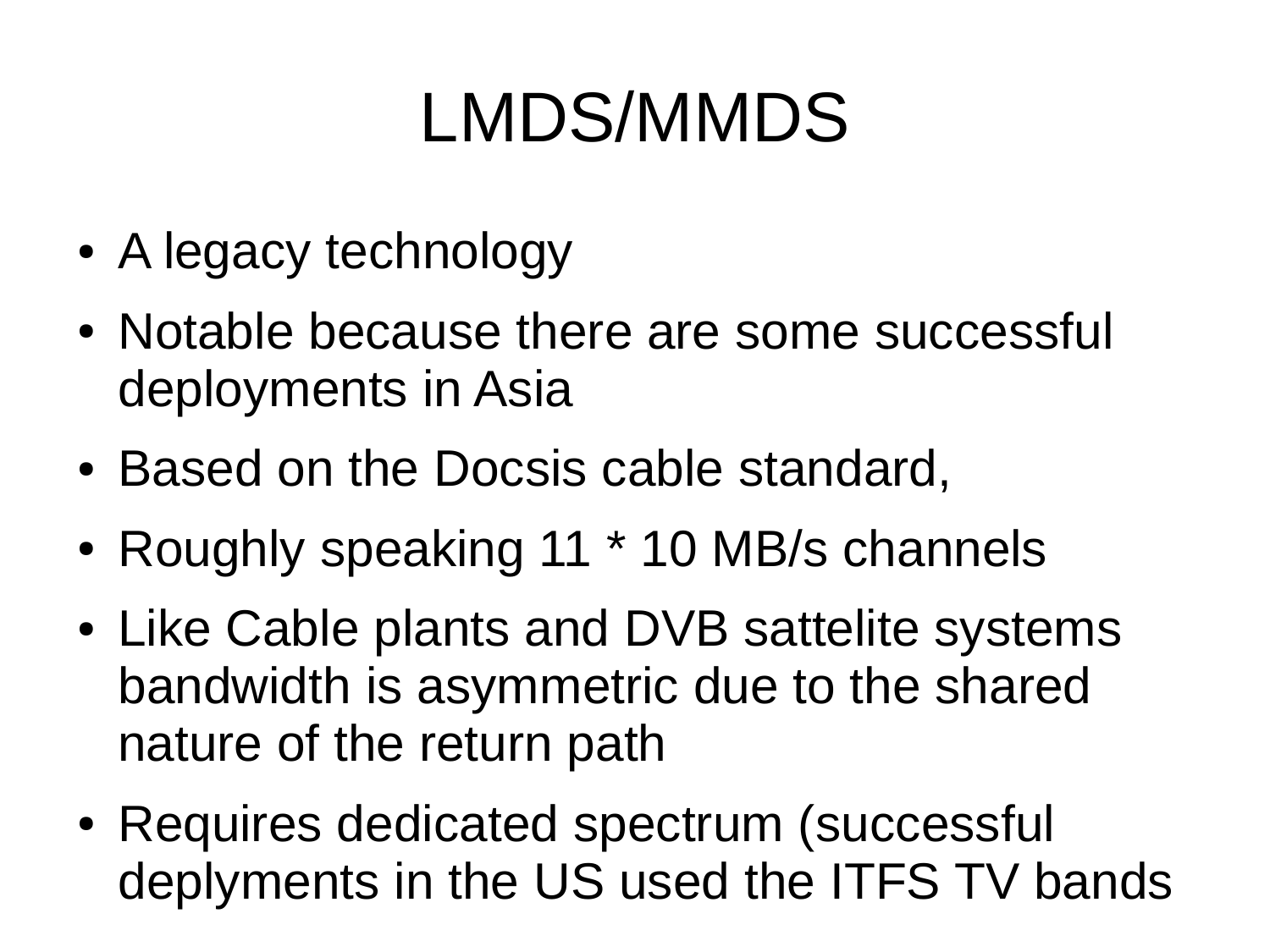## Canopy

- Proprietary but popular with the WISP community.
- Available point to multi-point frequencies include 900Mhz, 2.4Ghz, 4.9Ghz, 5.3Ghz, 5.4Ghz, and 5.7Ghz with
- PTMP speeds include 4.4Mb/s 7Mb/s and 14Mb/s
- Shares the TDD property with WiMAX

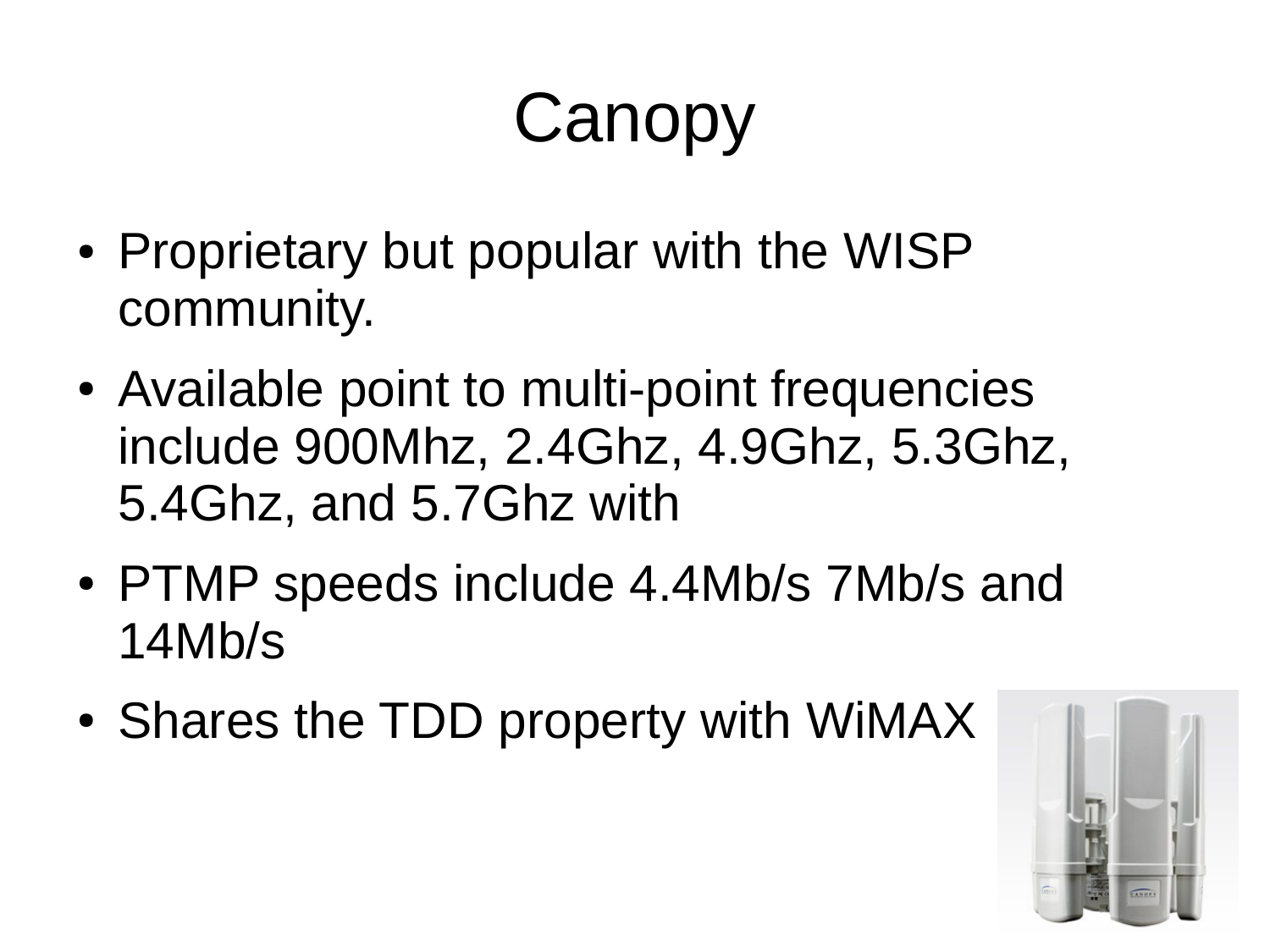# Canopy - Continued

- Proprietary features mimic cellular BST features
	- GPS synchronized transmission on the same frequency by adjacent radio systems for example.
	- Typical CPE have a range of 5-6Km
- Canopy point-to-point backhaul 7 and 14Mb/s up to 300Mb/s throughput using dedicated hardware.
- Motorola hedging it's bets on WiMAX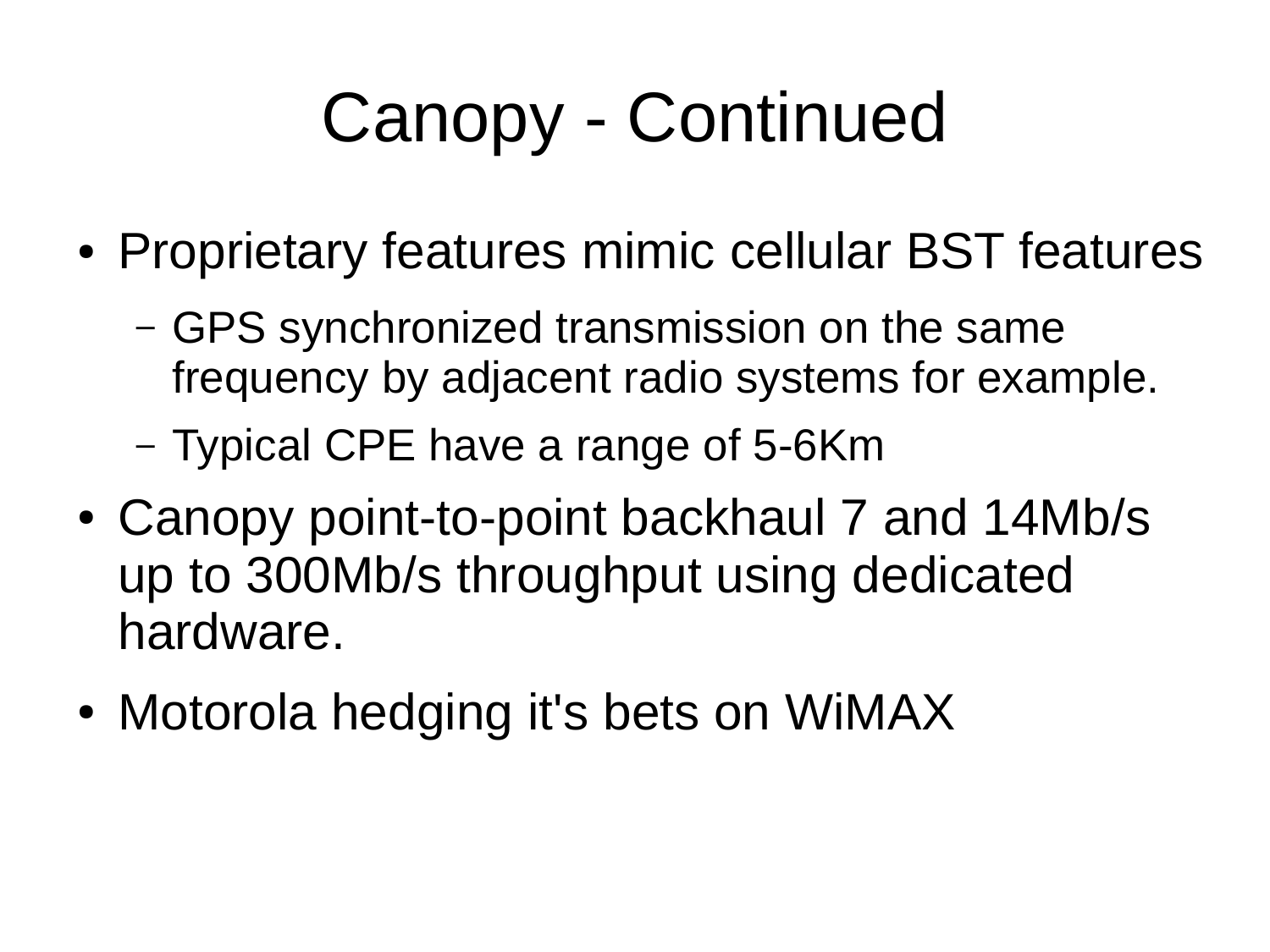#### Proxim Tsunami .11/MP/.16

- Another popular MP wisp platform. mix of standards based and mildly proprietary 802.11 derived gear.
- Also hedging the bets with WiMAX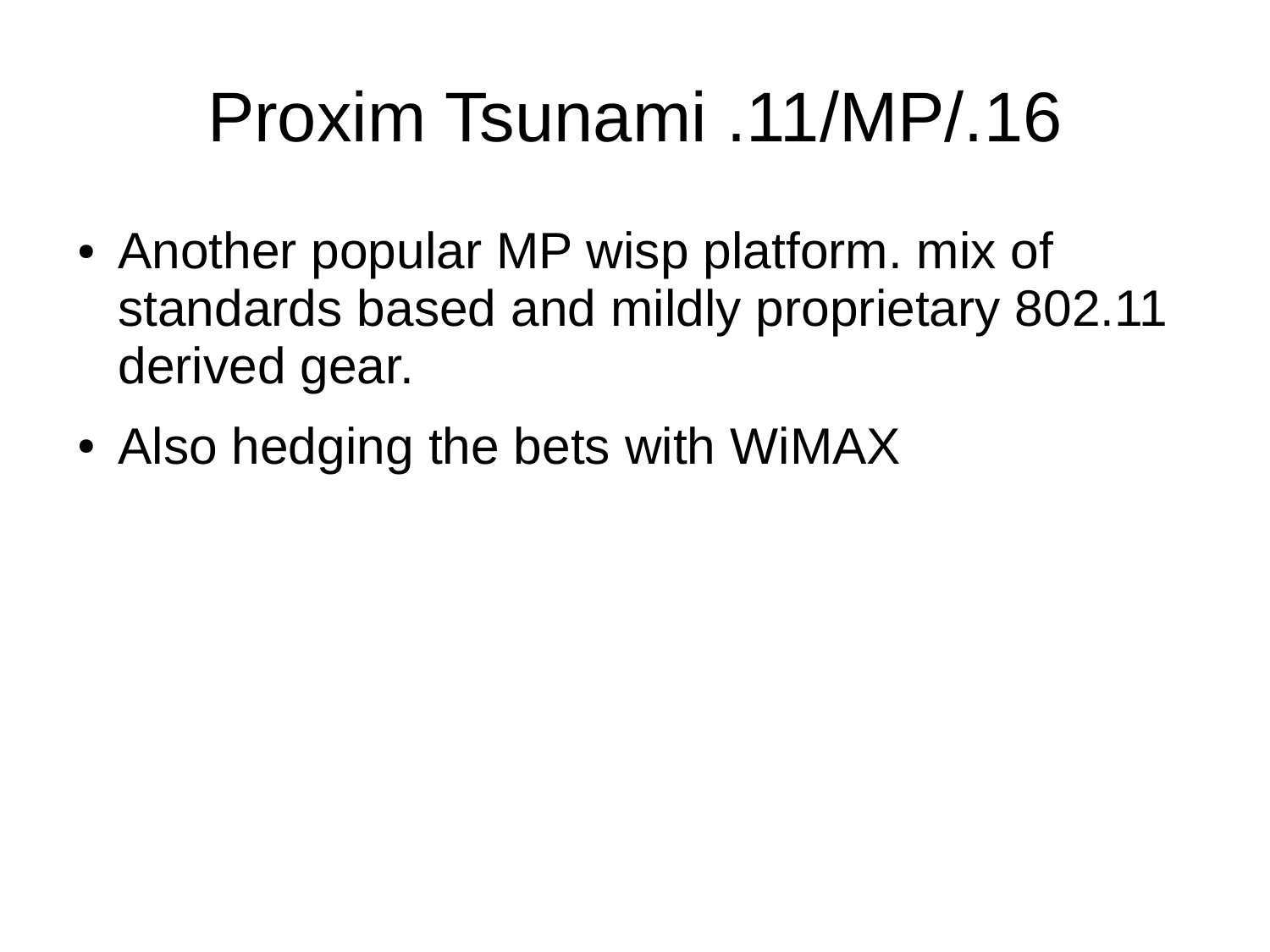# Cellular Technology

- Oddly enough people do deploy them for fixed or mobile data specific applications
	- American Samoa EVDO rev A deployment for example.
- Current work with Micro/Nano/Pico BSTs is producing equipment that's less costly than a traditional BST
- Liscensed spectrum.
- Data-only applications potentially have different regulatory requirements than becoming a "telco"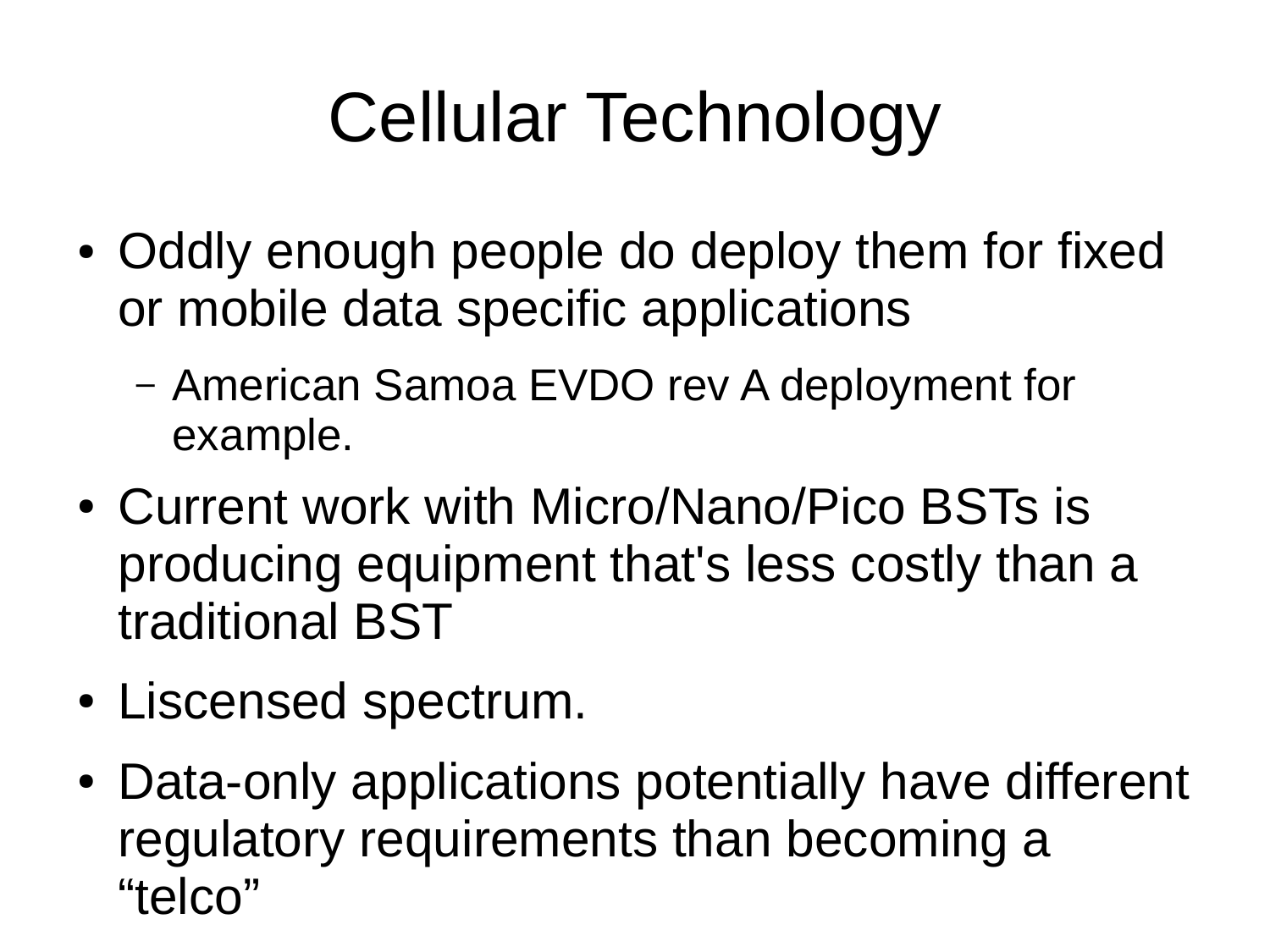# Cellular Technology - Continued

- For geographically limited networks interoperability may not be an issue.
- CPE is mature, relatively cheap
- Long term evolution path
- If you're building a Telco anyway or are one already, why not?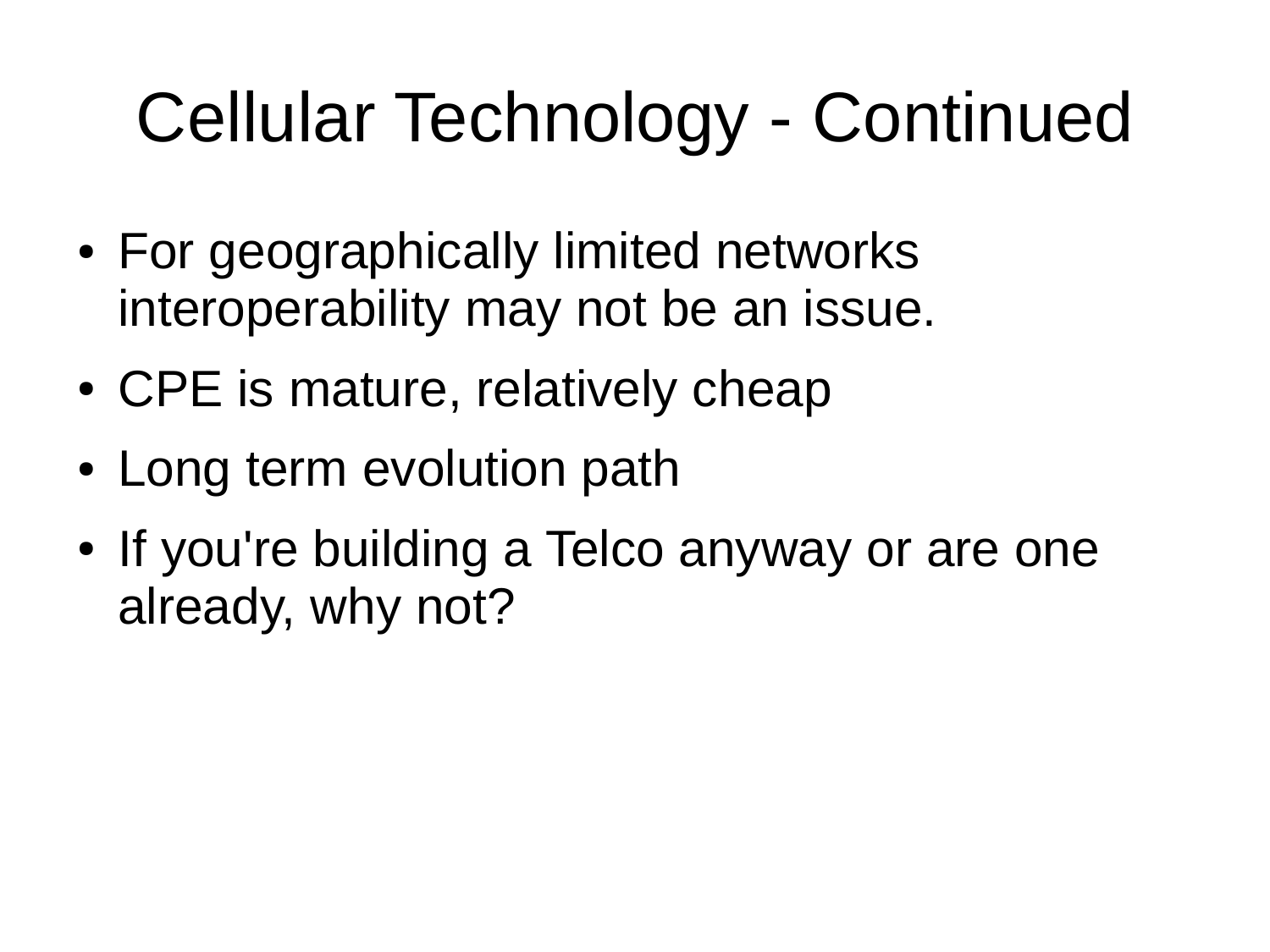# My Take

- WiMAX has an air of inevitability about it
	- But it's been pretty much a wash thus far.
	- The reliance on licensed spectrum makes it safe for carriers but adds a significant initial hurdle to deployment. On the mobile and consumers it's also a barrier.
	- This model has working for cellular vendors for almost 2 decades now.
- Proprietary gear engineered around specific needs has been a staple of early WISP deployments in all sorts of emerging markets.
- But...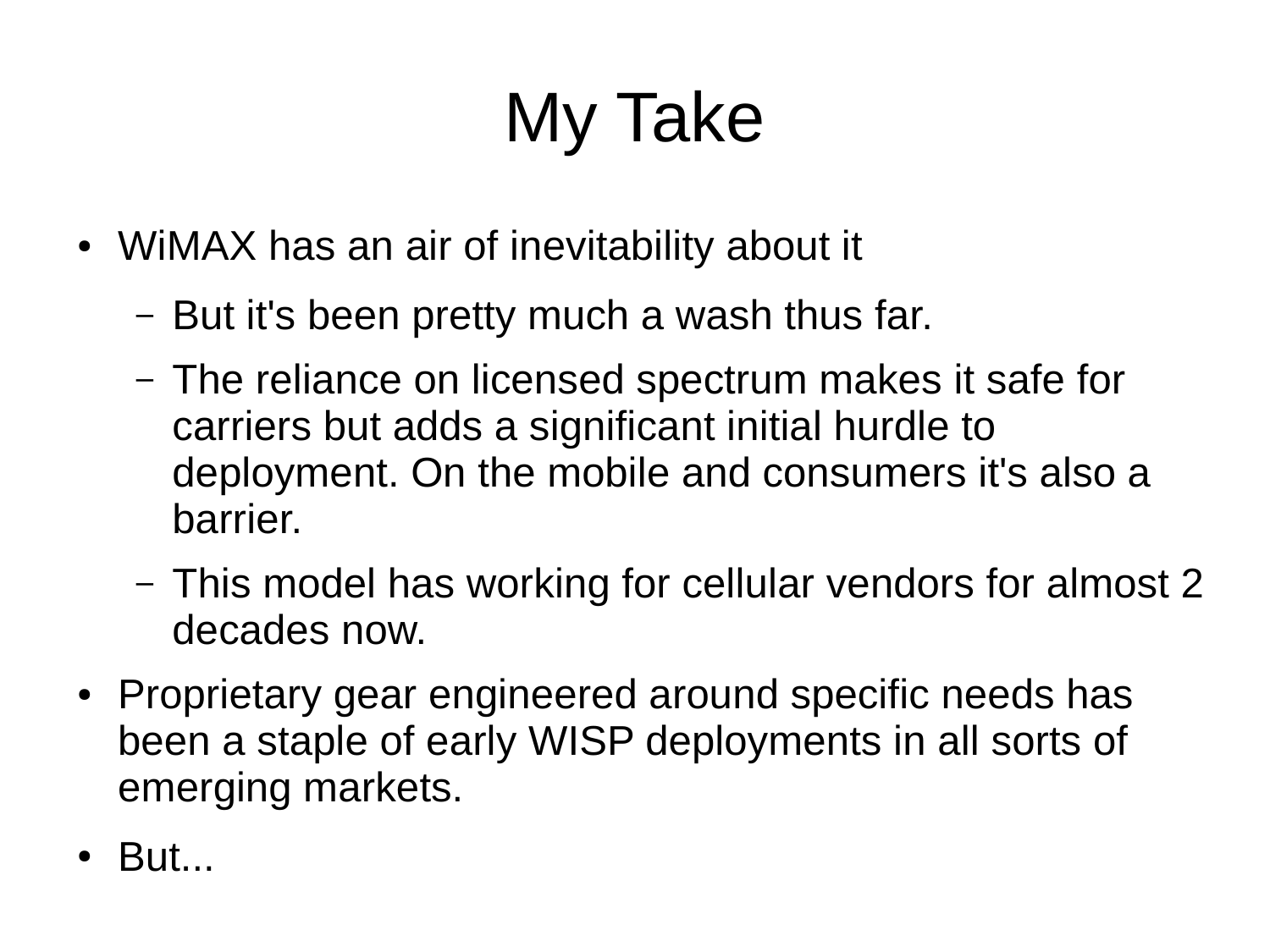## My take – Part 2

- It's frequently costly
- You end up tied to a single vendor
- WIFI derived technology is "unreliable" due to:
	- Shared spectrum
	- Shared collision domain
	- Diversity of implementations
- But:



- Fast and unreliable (within limits) frequently beats slow and reliable (consider Ethernet vs ATM Ethernet vs SDH etc)
- It's cheap...
	- The wisp business consumes the older generation technology (RF, chipsets, etc) as the consumer electronics industry moved forward which means we benefit from massive economies of scale without having to invest in them.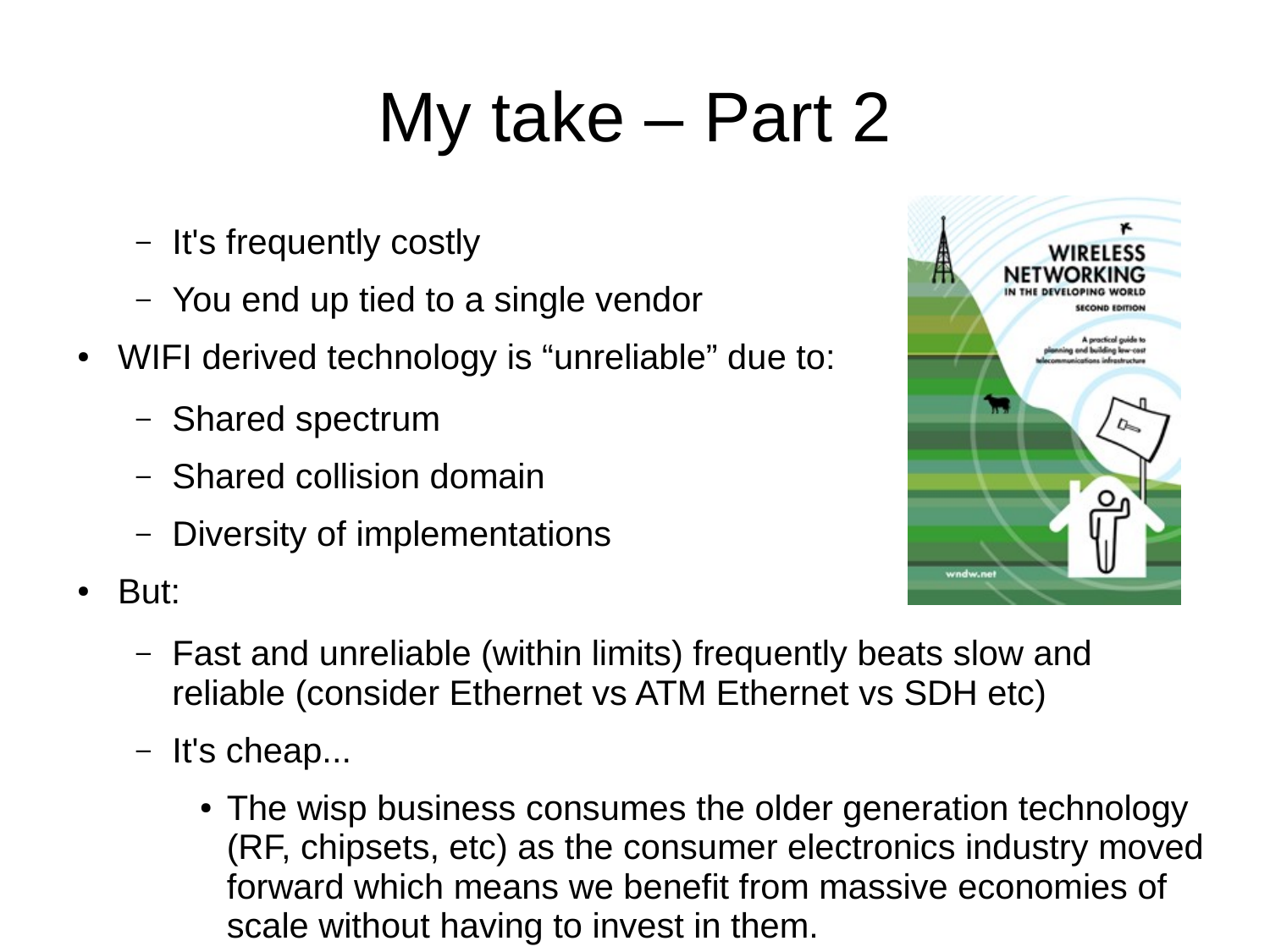## My Take - part 3

- The enterprise side of the wireless business is investing in fairly heavy-weight centrally managed systems (Aruba, Cisco Meru etc)
- These have their benefits especially if you're looking to solve a mobility problem along the way, but they come with a lot of overhead and expense that may be unecessary.